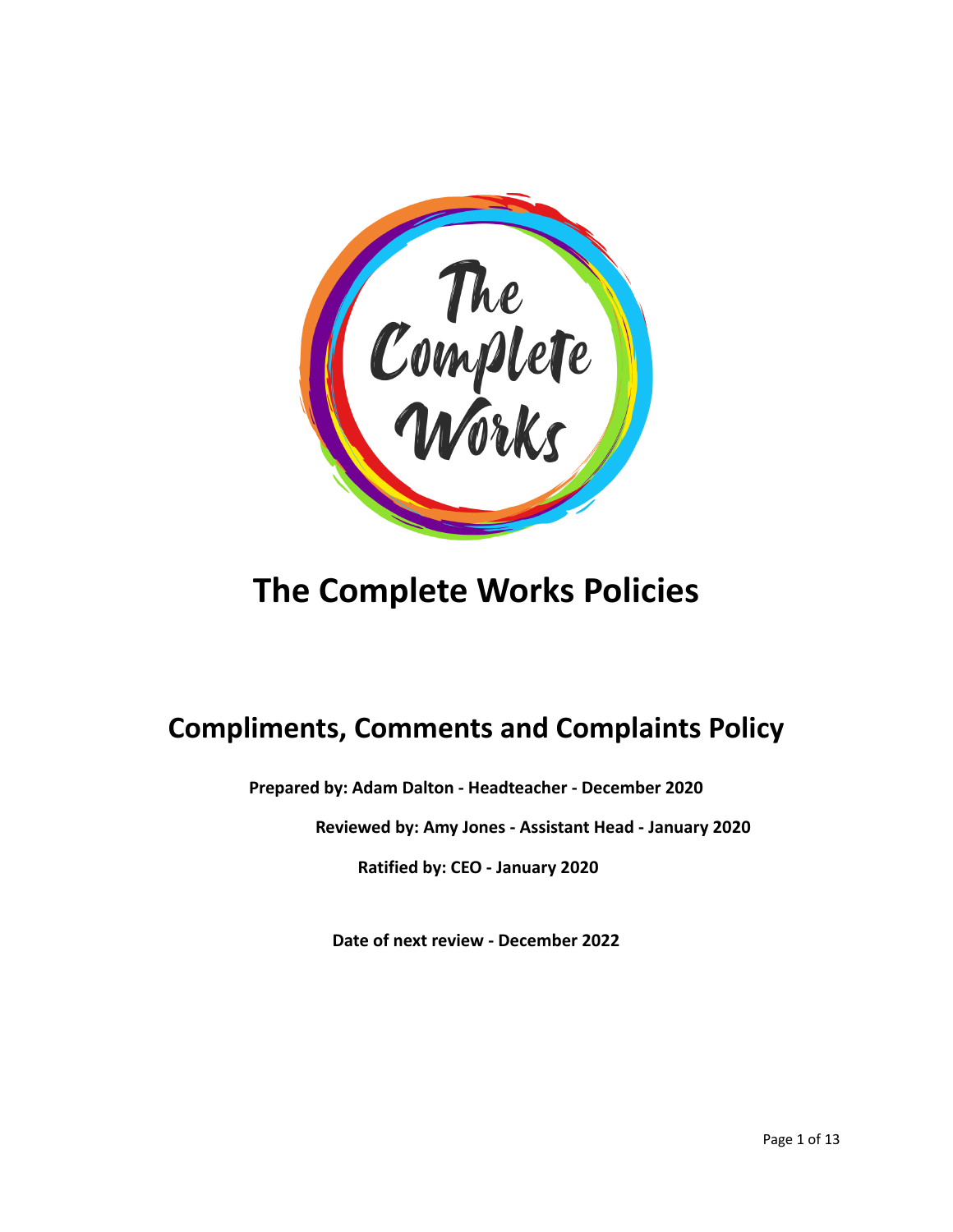

#### **1.0 INTRODUCTION**

This policy on the management of service users' feedback (Compliments, Comments and Complaints) relates directly to The Complete Works (TCW) Quality Assurance System, as part of The Complete Works' Policies and Procedures. Its purpose is to ensure that all users of TCW are able to comment on the service we provide, including being able to express their dissatisfaction and to have their problems investigated and appropriately acted upon. Equally we give students, parents and users of TCW, an opportunity to tell us when we get things right.

TCW seek to work in partnership with students, parents/carers and the community. Partners of TCW are encouraged to give us feedback.

TCW are committed to dealing with comments and complaints in a fair and equitable manner and having procedures, which enable:

- Complainants to be clear of the process
- TCW staff to be clear about their responsibilities

TCW encourage feedback and will use information about comments and complaints to make improvements where necessary. TCW will gather information about compliments as a method of measuring the effectiveness of our service, highlighting good practice and where appropriate, will use this information for marketing purposes.

Not all comments are complaints and it is important to distinguish between the two. For example, when a comment made by parents or students can easily be resolved by a member of staff – e.g. a prospective service user has not received the documentation they were expecting. On the other hand a complaint (verbal or written) will require investigation and action as appropriate – e.g. a member of staff was rude to a service user. If a partner has a comment/question and we are able to answer it helpfully and quickly, the query will not turn into a complaint.

A comment only becomes a complaint if a partner of TCW is not happy with our response.

When things do go wrong it is important not to apportion blame but to focus on identifying what has happened, where the service has failed, what can be done to put things right and learn from the experience.

It is also important to identify, where possible, and warn partners when there could be a system failure – e.g. website going down or TCW being forced to make a closure. This should have the aim of preventing unnecessary complaints.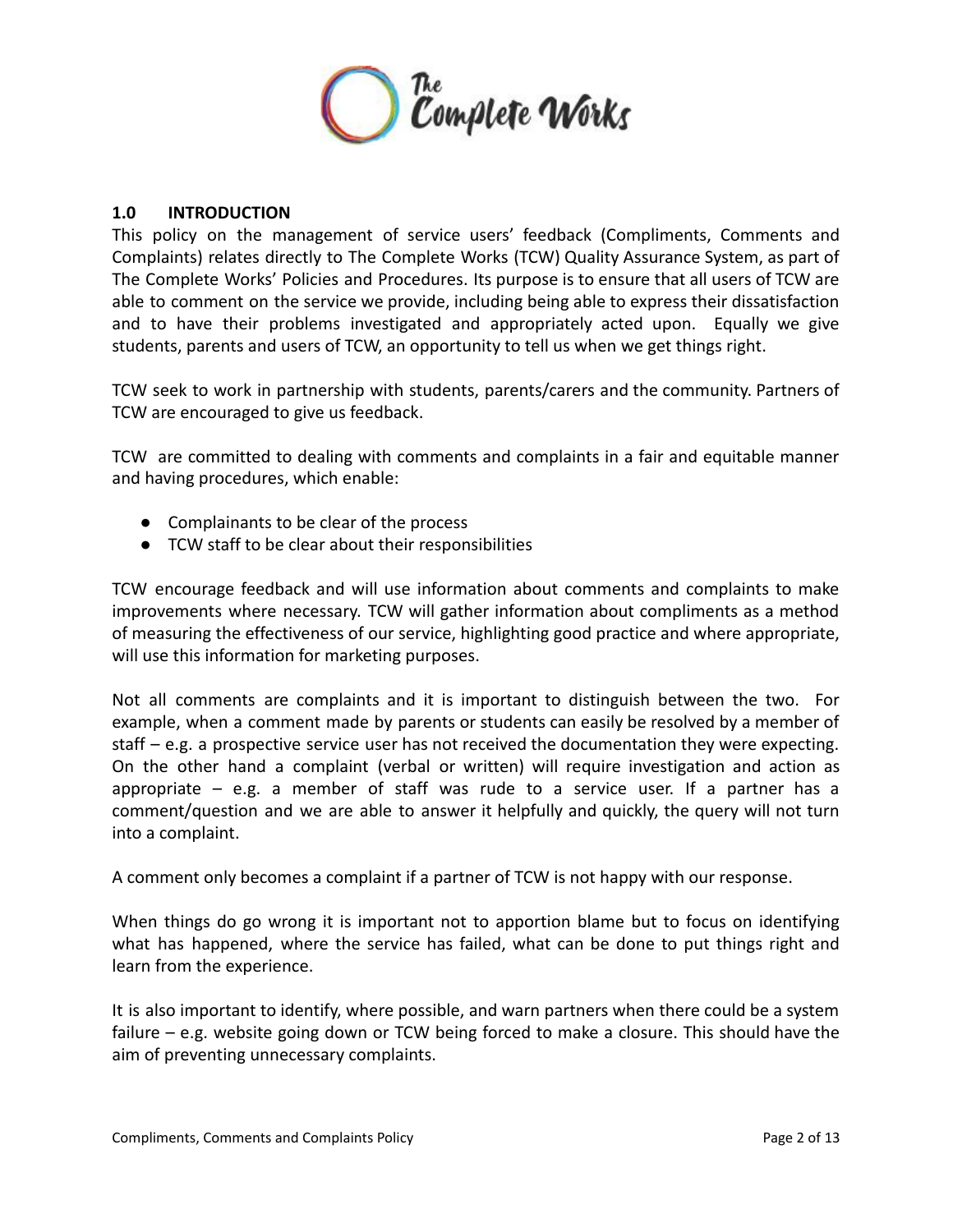

# **2.0 SCOPE OF THE POLICY**

The policy applies to all Partners – internal and external. Depending on the nature of the complaint, TCW policy on resolution will be put in place.

This policy does not cover complaints relating to examination grades. These are dealt with through The Complete Works Exams Officer and outlined in the Examinations Policy.

Readers of this policy should be aware that there are procedures and guidelines for the management of compliments, comments and complaints, which can be found below.

Employees will be provided with appropriate information, briefing and training. This policy does not apply to complaints made about members of TCW staff that fall under the remit of the Child Protection Policy.

# **3.0 POLICY STATEMENT**

#### **3.1 COMPLIMENTS, COMMENTS AND COMPLAINTS**

#### **3.1.1 COMPLIMENTS**

When we do get things right it is important to recognise and share comments that have been made by service users about the service we have provided. A compliment from a Partner may be made to any member of staff by:

- Telephone
- Letter
- In person
- Through The Complete Works' website

The procedures as in Appendix A indicate how compliments should be dealt with, irrespective of by whom and how they are received.

# **3.1.2 COMMENTS**

Often a Partner user will contact us with a question, which may not be a complaint about the service we provide. A comment from a Partner may be made to any employee by:

- Telephone
- Letter
- In person

TCW will treat each of these as acceptable routes for making comments that are not complaints about the experience of Partners of our services and will treat any comment received with equal seriousness, regardless of the method used.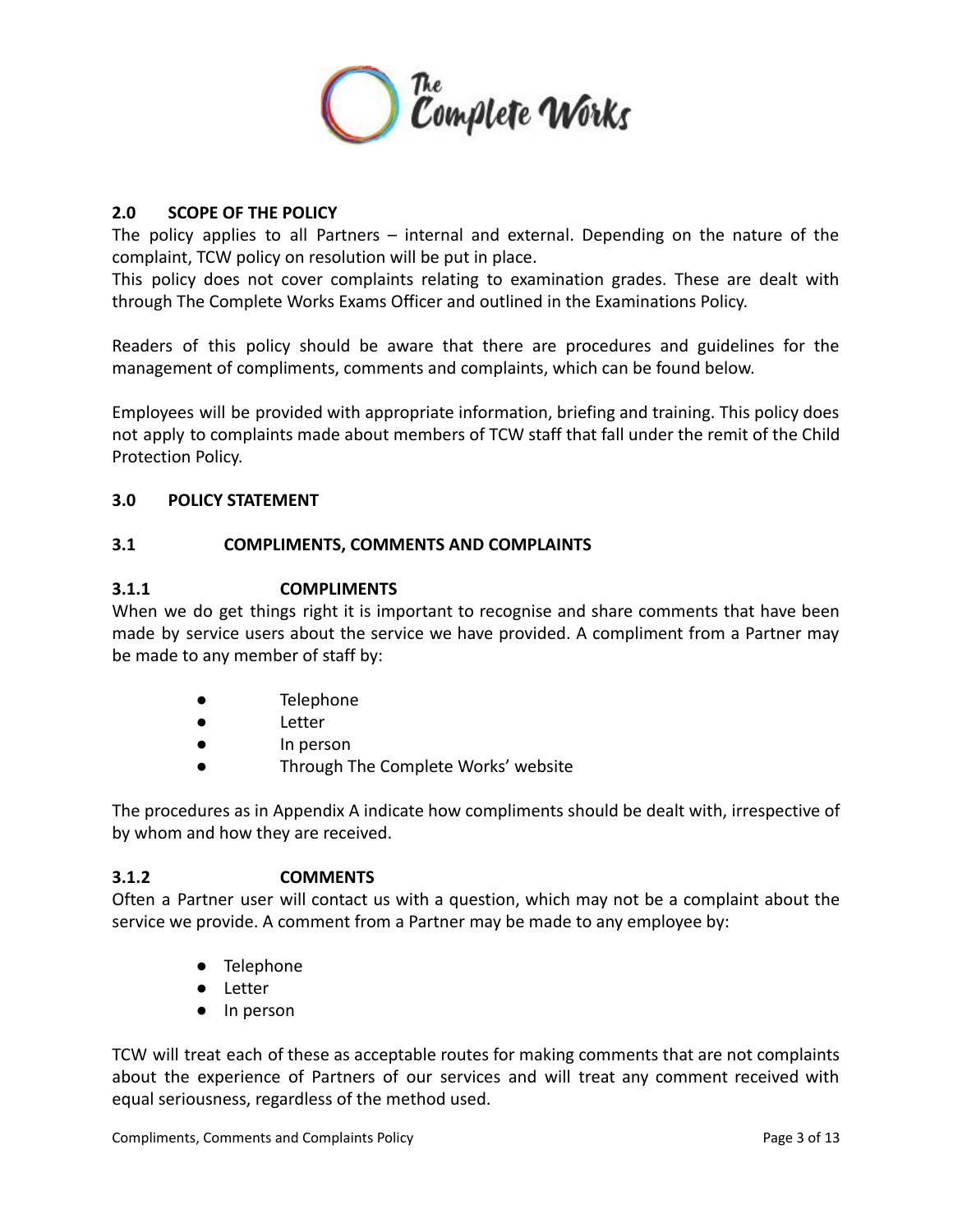

The procedures in Appendix A indicates how comments should be dealt with, irrespective of by whom and how they are received. All policies are available in the Complete Works Policies and Procedures Document.

# **3.1.3 COMPLAINTS**

A Partner who is dissatisfied with our services or who has made a comment/asked a question and is not happy with our response may wish to make a complaint. Those wanting to make a complaint may, for instance, raise it by:

- Writing to the manager of the area concerned
- Talking to their Teacher or Education Support Officer
- Talking to a member of the teaching staff
- Writing to the Headteacher or Chief Executive

TCW will treat each of these as acceptable routes for raising concerns and complaints about the experience of our Partners and will treat with equal seriousness any complaint received, regardless of the route chosen.

# **3.2 INFORMATION ABOUT COMPLAINTS**

- **3.2.1 The principle** is that the detail of this should be shared only with:
	- The complainant
	- Those being the subject of the complaint
	- The Head of Service of the area concerned
	- The investigating officer
	- The Headteacher/ Chief Executive

Regular reports and a formal annual report will however, contain statistical analysis of all complaints and compliments received.

Only when it is necessary to involve others in the investigation of the complaint will the information be shared and then only on a 'need to know' basis. The single exception to this is if an employee who is the subject of a complaint, wishes to solicit the involvement of a workplace colleague or trade union representative.

All documentation related to a complaint will be held centrally by the Headteacher/ Chief Executive, in a complaints file for 5 years.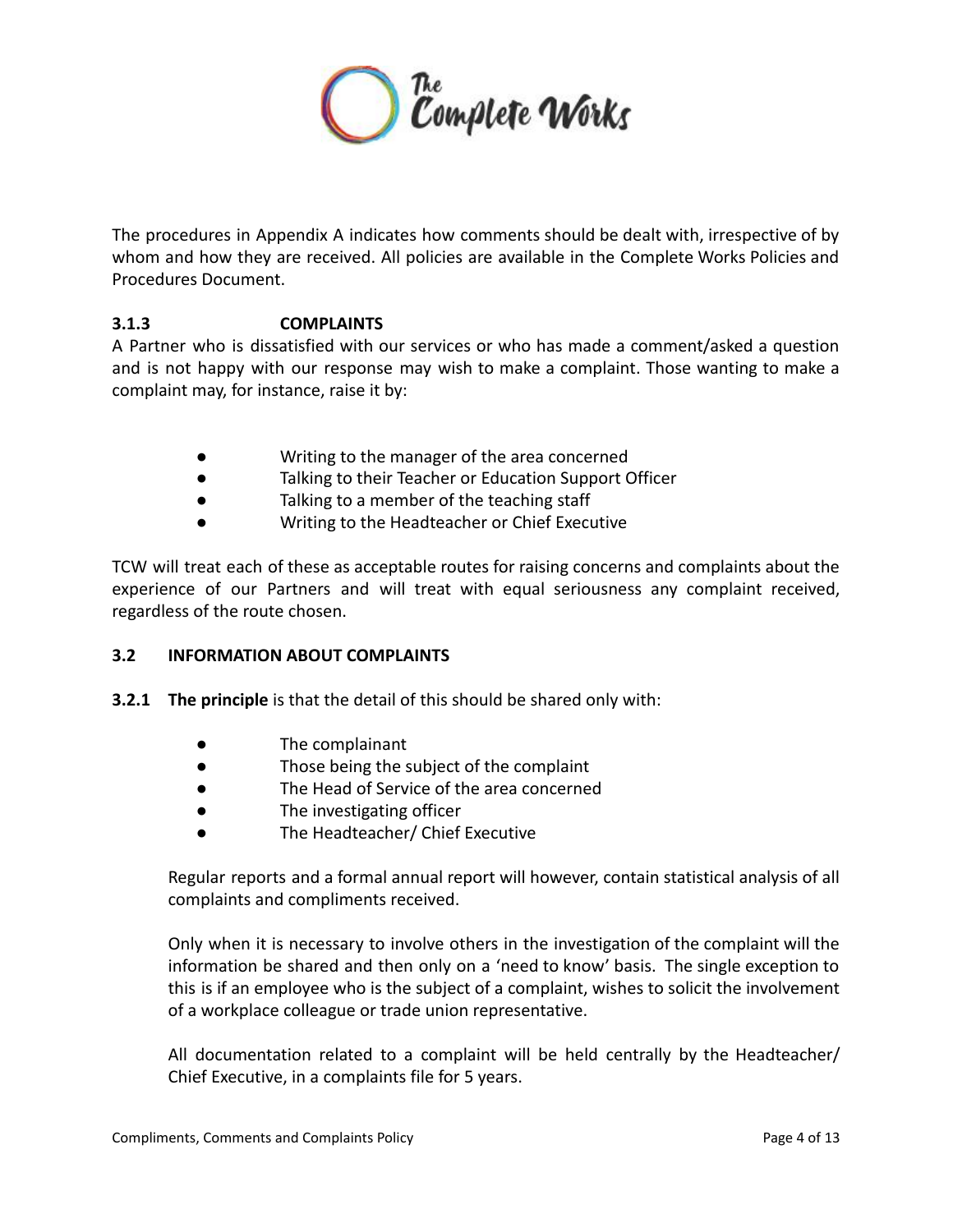

**3.2.2** The Headteacher/ Chief Executive will keep a codified record of all complaints and comments. Those not sent directly to the Headteacher/ Chief Executive should be forwarded with a record of how the complaint was dealt with at source. If further action is required then this must be made clear. Ownership and accountability for a complaint remains at source until the Headteacher/ Chief Executive indicates formally that they will take it on.

The Headteacher/ Chief Executive will analyse complaints to assist action planning and to improve the service.

The Headteacher/ Chief Executive is required to analyse complaints received and to prepare summary and trend reports, which will be sent annually to the Board of Trustees.

**3.2.3** There will be periodically reviewed standards for the time taken to acknowledge and resolve complaints.

#### **3.2.4 Complaints About Employees Will Be:**

- Handled sensitively and confidentially
- Referred to the appropriate line manager

The aim will be to achieve a swift, amicable and professional resolution. If this is not possible it may become an investigation as outlined in Appendix A.

#### **3.2.5 Key Features Of The Procedures**

The procedures for dealing with complaints are designed to ensure that:

- All complaints are treated seriously and with discretion.
- Appropriate investigations are carried out at management level. An investigating officer will be appointed by the Headteacher/ Chief Executive.
- Complainants can be sure that their concerns are being treated in confidence.
- Complainants receive initial and regular feedback about the progress of their complaint.
- Members of staff feel able to pass on complaints about TCW to the appropriate managers.
- All complaints are properly documented and are dealt with as quickly as possible.
- All records of complaints will be evaluated to identify TCW improvements.
- There are rights of appeal. This includes complainants and any members of staff who may be the subject of a complaint.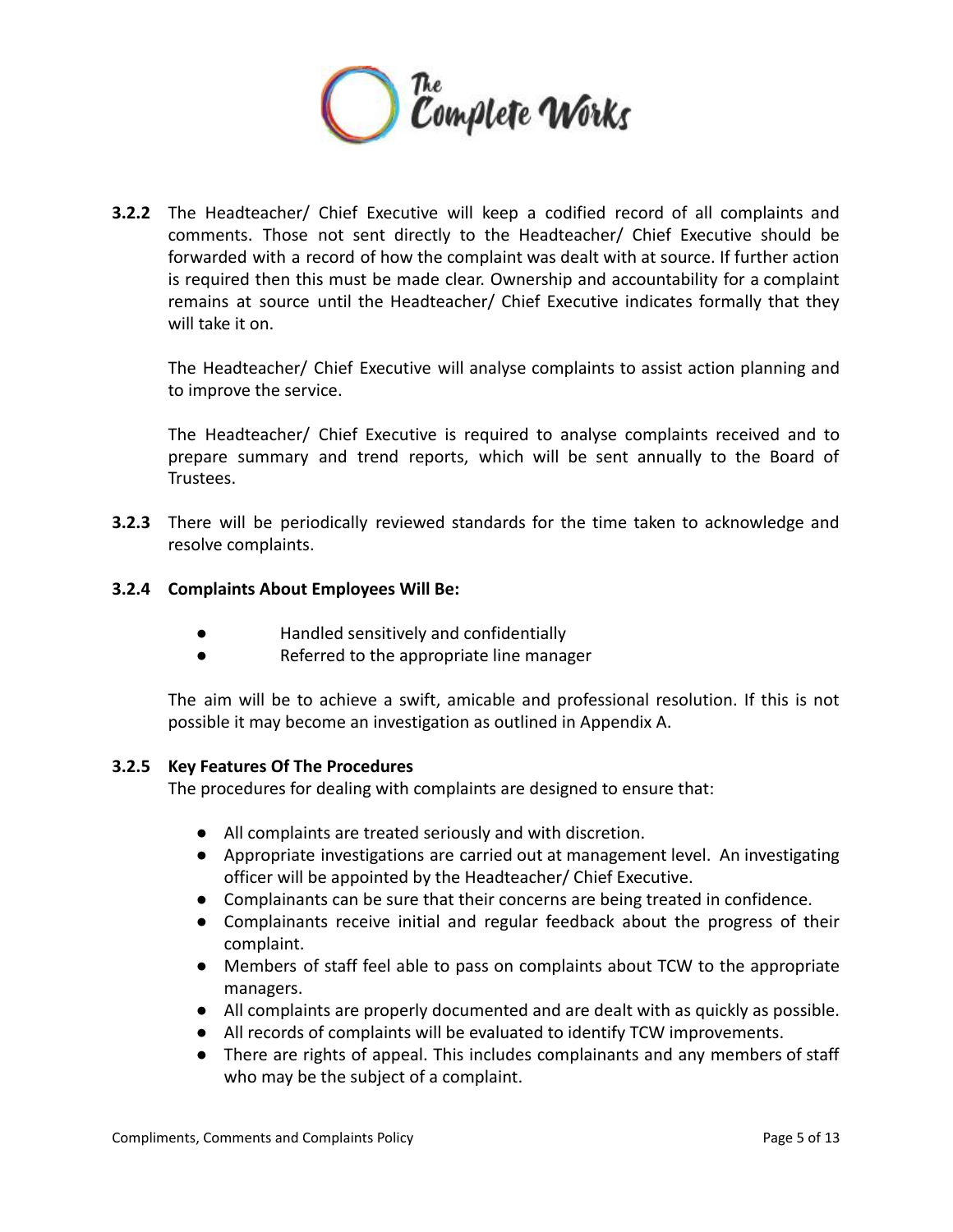

● Information about TCW commitment and procedures will be available to staff and service users through a range of documents and locations.

#### **3.3 Rights Of Appeal**

**3.3.1** Any complainant who is dissatisfied with the outcomes of the investigation into the complaint has a right of appeal to the Headteacher/ Chief Executive. These rights are explained in the information given to those wishing to make an appeal.

If the complainant is still dissatisfied with the outcomes, their complaint can be taken to The Complete Works Board of Trustees. See Trustees Appeal Panel Procedures at Appendix B.

#### **4.0 Responsibilities**

The overall responsibility for the management of compliments and complaints lies with the Headteacher/ Chief Executive. However, it is the responsibility of each Education Support Officer to maintain the quality of TCW services in their area. Similarly it is recognised that compliments, comments and complaints are received through a variety of routes and therefore any staff member may, at some time, be in receipt of one of them. It is therefore expected that all staff members are familiar with the procedure and their responsibility in expediting and enabling comments and complaints to be resolved.

#### **5. ACCESS TO POLICY:**

#### **5.1 TO THE PUBLIC:**

A copy of this policy is available on The Complete Work's website and on request in hard copy.

#### **5.2.1 TO STUDENTS:**

Copies of the policy will be available via The Complete Work's website.

#### **5.3 TO STAFF:**

All staff will have access to the policy via The Complete Work's website and will be made aware of it as a part of the Staff Handbook.

#### **6.0 Feedback**

TCW welcomes feedback from students, parents/carers, staff and the wider community. Any comments on the policy should be addressed in person or in writing to the Headteacher/ Chief Executive or to any Trustee.

Comments from students will be actively encouraged through the tutorial process.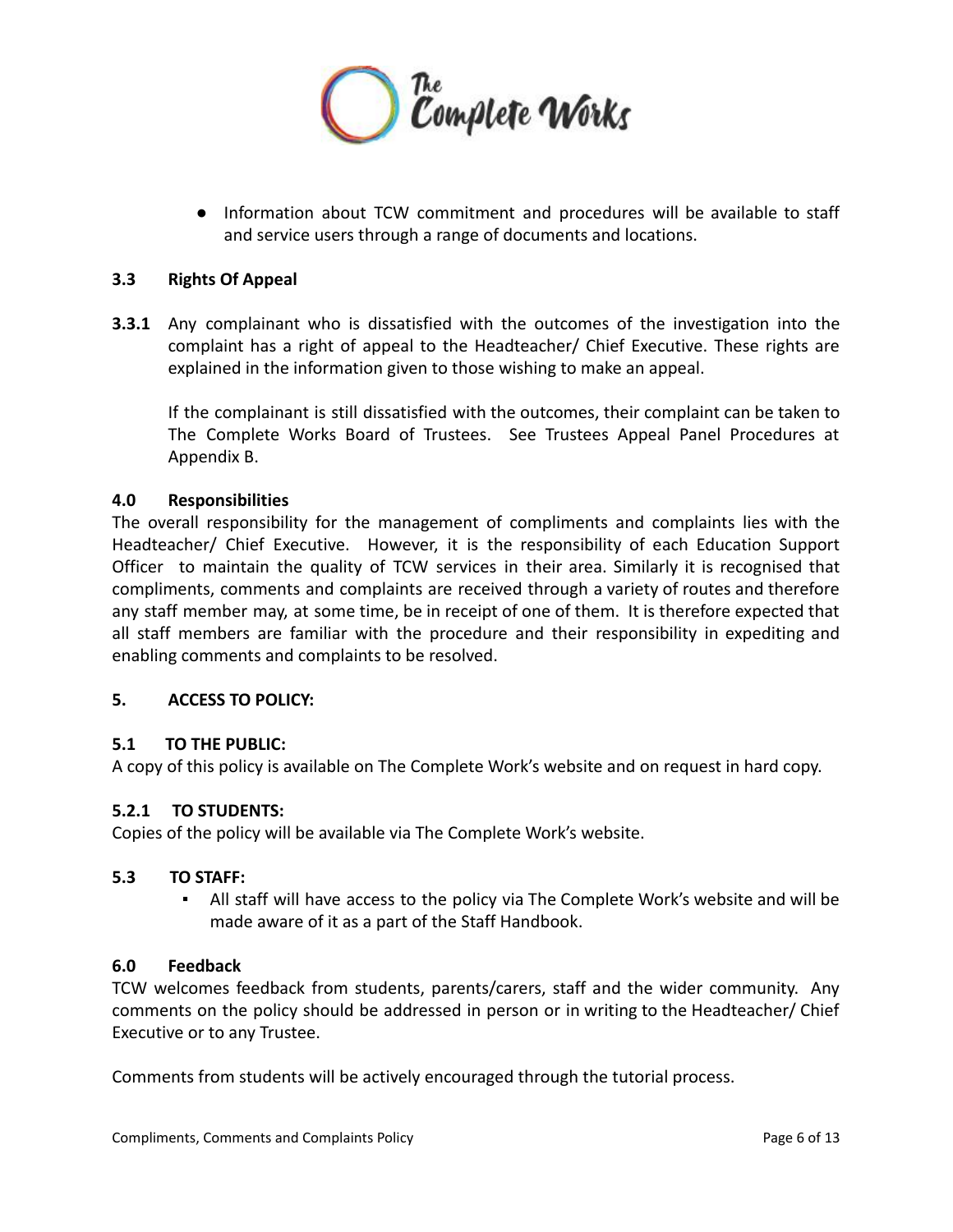

# **7.0 Relationship With Other Policies**

The Service users Feedback policy links to other TCW policies and should be read in conjunction with the following list of policies and any others as appropriate:

- Equality and Diversity Policy
- Disciplinary Policy
- **•** Grievance Policy
- Dealing with Allegations Policy
- Safeguarding and Child Protection Policy (TCW is obliged to pass on to Social Services any disclosures or suspicions of child abuse. This affects the nature of the confidentiality of any potential complaint.)
- Data Protection Policy

#### **8.0 Other Relevant Documentation**

- **1.** Procedures to be followed on the receipt of partner feedback see Appendix A.
- **2.** Procedure for Handling Complaints by Trustees see Appendix B.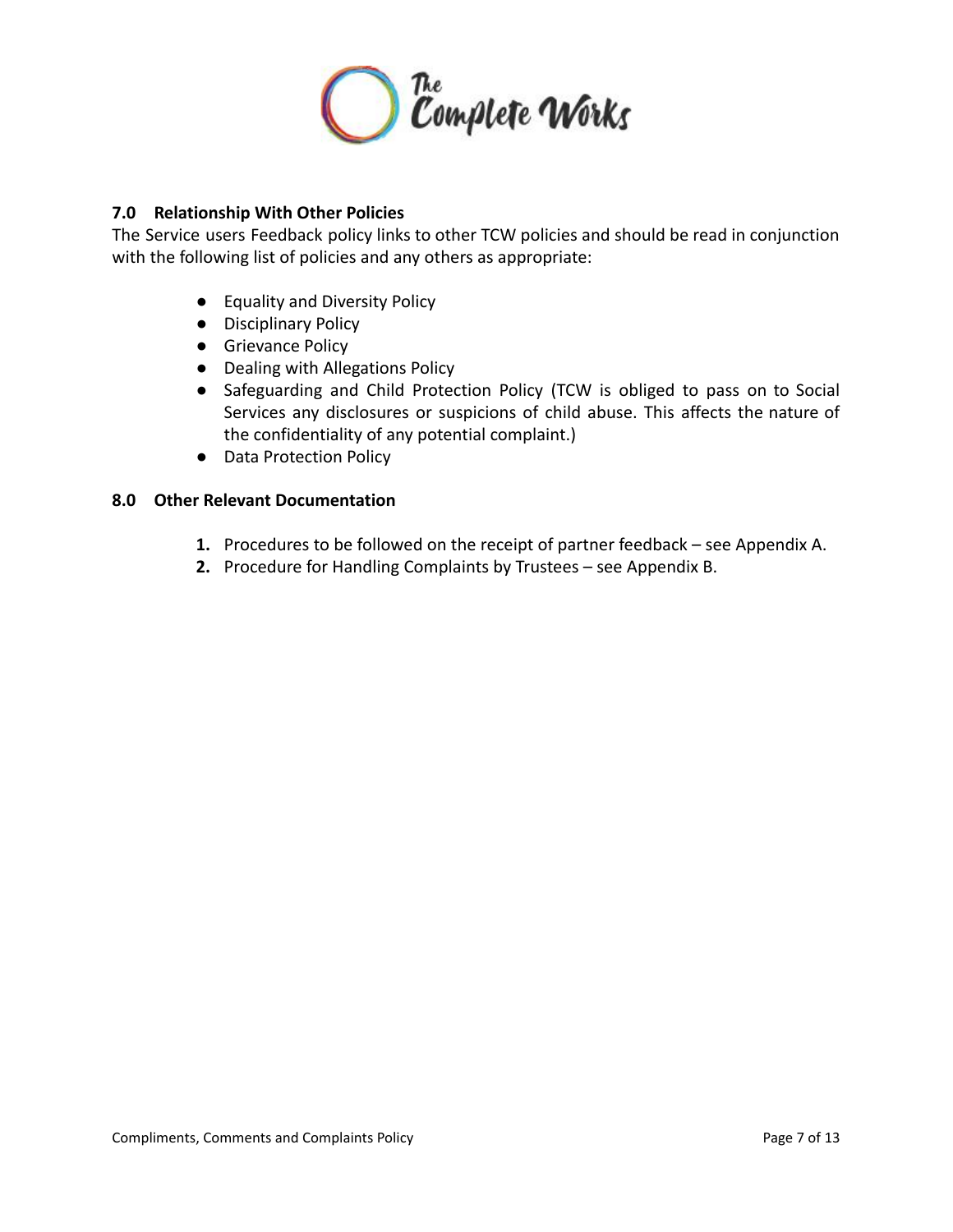

#### **APPENDIX A**

# **PROCEDURE TO BE FOLLOWED ON RECEIPT OF A LETTER, TELEPHONE OR PERSONAL CALLER**

#### **1. In The Case Of A Compliment:**

- This should be addressed to the Headteacher/ Chief Executive
- Any member of staff receiving a compliment should pass it to the Headteacher/ Chief Executive
- In the case of a verbal complement, the service user should be encouraged to document this in writing, addressed to the Headteacher/ Chief Executive

#### *The Headteacher/ Chief Executive:*

- **●** Pass on details of the complement to appropriate members of staff
- **●** Where appropriate print details of the complement in The Complete Works newsletter/ blog and/or pass to the Coordinator with responsibility for marketing
- **●** Write to thank the service user for their compliment
- **●** Put a copy of the complement in the comments file

# **2. In The Case Of A Complaint**

The following key principles apply in the treatment of all complaints:

- **●** All complaints, even if raised initially as a concern, should be treated seriously and with discretion. Complainants should be made to feel that they can offer their comments safely, without fear of redress and that TCW will investigate and act appropriately on that investigation.
- **●** Even if a complaint in the first instance is made verbally, a written record should be kept and all investigations should be documented.
- **●** Delays in dealing with complaints are not acceptable. The aim is to find a speedy resolution to potential problems.
- **●** The management of complaints is an integral part of TCW work and is one of several sources of information on how the TCW can continue to raise the quality of its services. Whilst this is a management activity, all members of staff are potential recipients of complaints and should pass them onto Coordinators in line with the procedures, which follow.
- **●** However, written details will have to be gathered at some point in order that a fair and thorough investigation can occur. Members of staff, on receiving a verbal complaint, should therefore be prepared to document this in writing.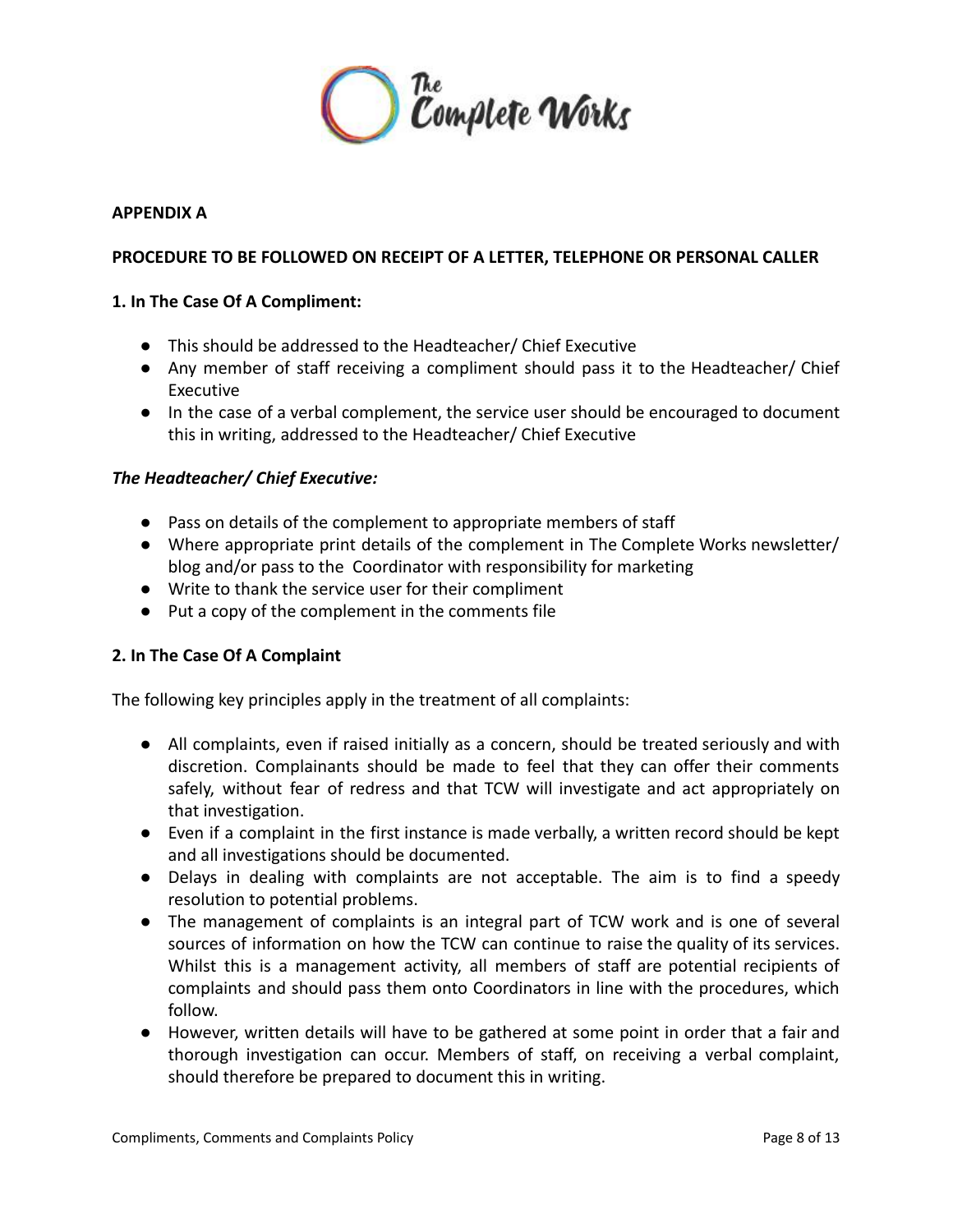

- **●** Where a complainant asks to speak to a member of staff in confidence before making a complaint, members of staff should explain **BEFORE** any disclosure occurs that no action can be taken by themselves, or any other staff member of TCW, if the information can be passed on. The potential complainant should then be reassured that all information which is passed on is treated with sensitivity but has to be subject to investigation before action is taken.
- **●** All staff should note:

The responsibility for acting on complaints lies with the Headteacher/ Chief Executive

If the disclosure made by a complainant is related to suspicions of child abuse, there can be **no guarantee of confidentiality**. TCW must pass on disclosures to Social Services in these instances (please see The Complete Works Safeguarding and Child Protection Policy).

#### **3. Guidelines for Dealing With:**

#### *Telephone Calls*

The staff member taking the call will ask if this is a formal complaint. If it is, then this will be documented and passed on to the Headteacher/ Chief Executive. If the complainant would like to resolve the issue by talking directly to another member of staff then they may do so. If this is the case then this does not represent a formal complaint.

#### **Handling of irate service users:**

- 1. Calm them
- 2. Avoid participation in the argument
- 3. Ask if they are making a formal complaint
- 4. Encourage them to document this in writing. If not prepared to do so, they should be asked if they would like to speak to a senior member of staff

#### **Procedure To Be Followed By Headteacher/ Chief Executive**

Upon receipt of a complaint:

- 1. Log the date the complaint was received and acknowledge its receipt **within three working days.**
- 2. Appoint an *Investigating Officer* to address the complaint. The *Investigating Officer* is likely to be the manager of the area concerned (unless he/she is the subject of the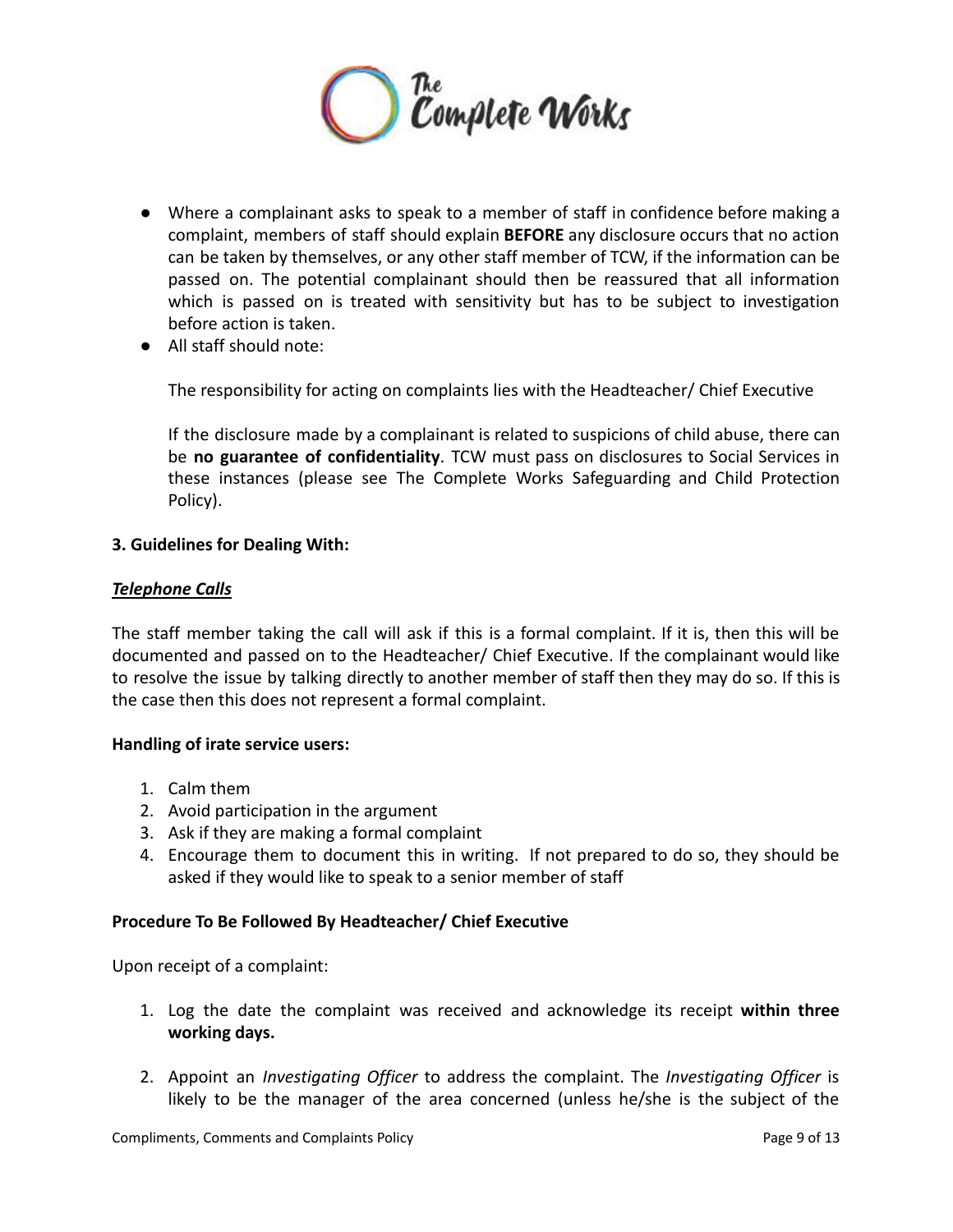

complaint, in which case the Headteacher/ Chief Executive will be the Investigating Officer).

- 3. Send a copy of the original documented complaint to the Investigating Officer.
- 4. Agree with the Investigating Officer the nature of the investigation and the potential timescale for its completion (**usually within 10 working days**).
- 5. Receive the report from the Investigating Officer and determine any action points not already addressed.
- 6. Ensure all action points are carried out and that a full response is made to the complainant (**usually within 15 working days**). Where appropriate and unless otherwise indicated by the Headteacher/ Chief Executive, the response will be made by the relevant manager (who may also be the Investigating Officer). A *draft* copy of the final response must be sent to the Headteacher/ Chief Executive for approval. Response letter templates will be available at The Complete Works' Office.
- 7. Ensure that the documentation is placed in a Complaints file.

In general, the aim is to resolve all complaints **within 15 working days** of receipt. Where this is not possible, a holding letter will be sent to the complainant and a copy put on file.

# **5. PROCEDURE TO BE FOLLOWED BY THE INVESTIGATING OFFICER**

The Investigating officer will be expected to work to strict deadlines and to provide a written report on the investigation **within 10 working days**.

On being appointed to carry out the investigation, the Investigating Officer should:

- 1. Automatically involve in the investigation any member(s) of staff who is the subject of the complaint. The member(s) of staff should be informed that a complaint has been received **within 2 working days from** the appointment of the Investigating Officer. The Investigating Officer should send a copy of the original service user feedback form/letter to the member(s) of staff.
- 2. Hold an initial meeting with the member(s) of staff in which the details of the complaint are explained. At this point the member(s) of staff may request that at all future meetings his/her representative is present. This representative must be a work colleague or trade union representative.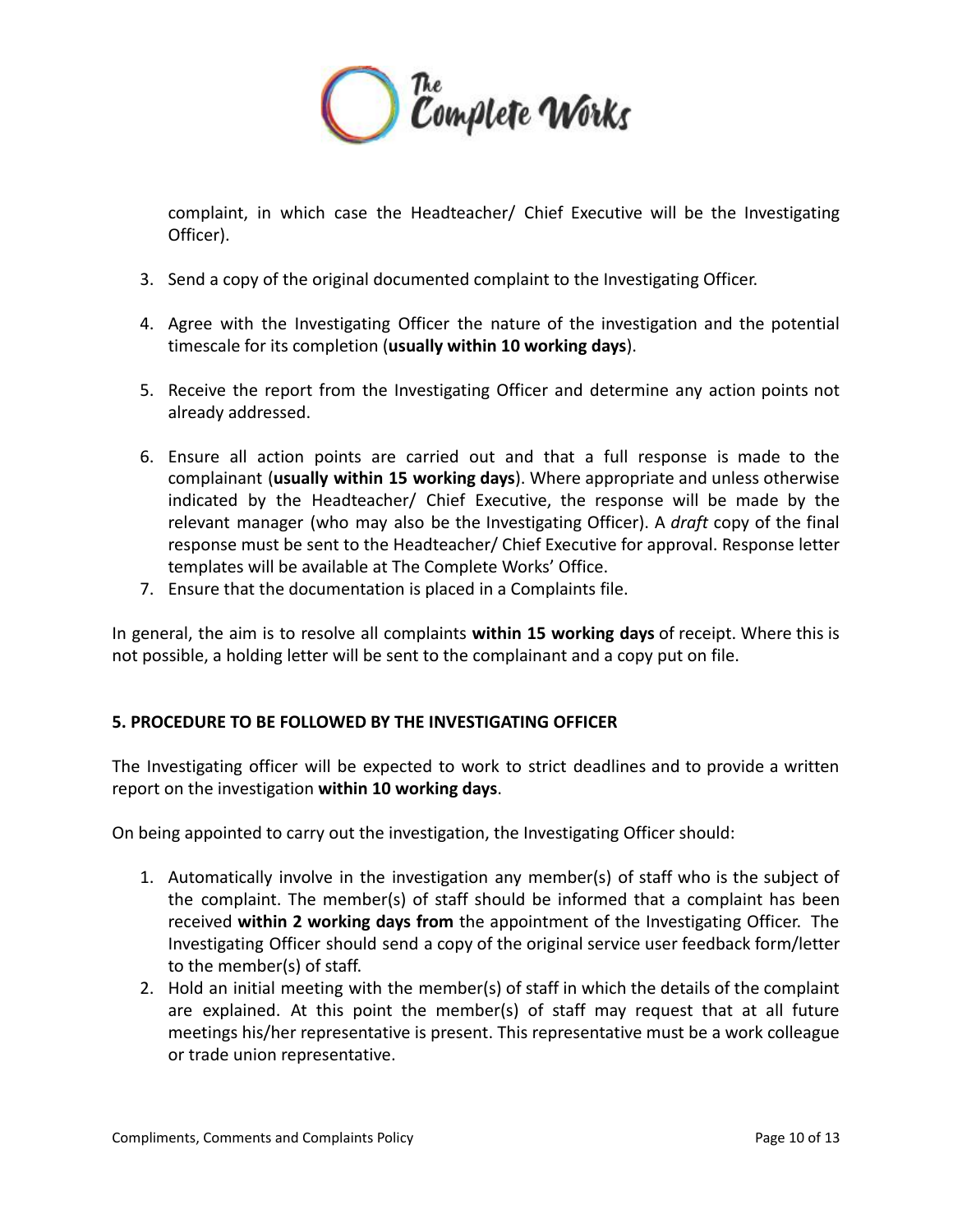

- 3. This initial meeting should take place **within 5 further working days**. A written record of it and all future meetings should be made and given to all parties to the meeting.
- 4. Carry out the investigation and produce a written report following to the Headteacher/ Chief Executive - **usually within 10 working days**.
- 5. Ensure all action points are carried out and unless otherwise indicated by the Headteacher/ Chief Executive, a full response is made to the complainant (**usually within 15 working days**). A *draft* copy of the final response must be sent to the Headteacher/ Chief Executive for approval. Response letter templates will be available at The Complete Works Office.

*Please Note:* It is the responsibility of the Investigating Officer to establish the veracity or otherwise of any complaint. No member of staff who is the subject of a complaint or his /her representative will be permitted to interview or confront the complainant. That role belongs unequivocally with the Investigating Officer, who may, however, wish to bring the parties together as part of the process whereby a resolution is achieved.

The Investigating Officer should take advice from the Headteacher/ Chief Executive, if at any point in the process they feel that the substance of the complaint may fall within the scope of The Complete Works Staff Disciplinary and Grievance Policy. This should form part of the report to the Headteacher/ Chief Executive.

It should be stressed that complaints about individual members of staff are rare. The procedure is designed to deal as sensitively and effectively with those as with any other complaint. In recognition of this the member of staff identified in the complaint is not permitted to invoke the Grievance Procedure against the Investigating Officer for the actions the latter takes legitimately in furtherance of their role as Investigating Officer.

TCW recognises the potential negative effects for individual members of staff, which can occur if they become subjects of complaints. The Investigating Officer is charged with the duty, therefore, of dealing with these fairly, openly and within the principles of natural justice. However, a possible outcome of complaint is that there is a recommendation to invoke The Complete Works Disciplinary Policy. In these circumstances the provisions of the Disciplinary Policy take precedence, and in consequence the member of staff who is the subject of the complaint does not have access to the appeal process under the Complaints Policy.

**All timescales given in these procedures are the maximum time allowed. It is particularly important that initial information is passed on straight away so the process for dealing with it is triggered as soon as possible.**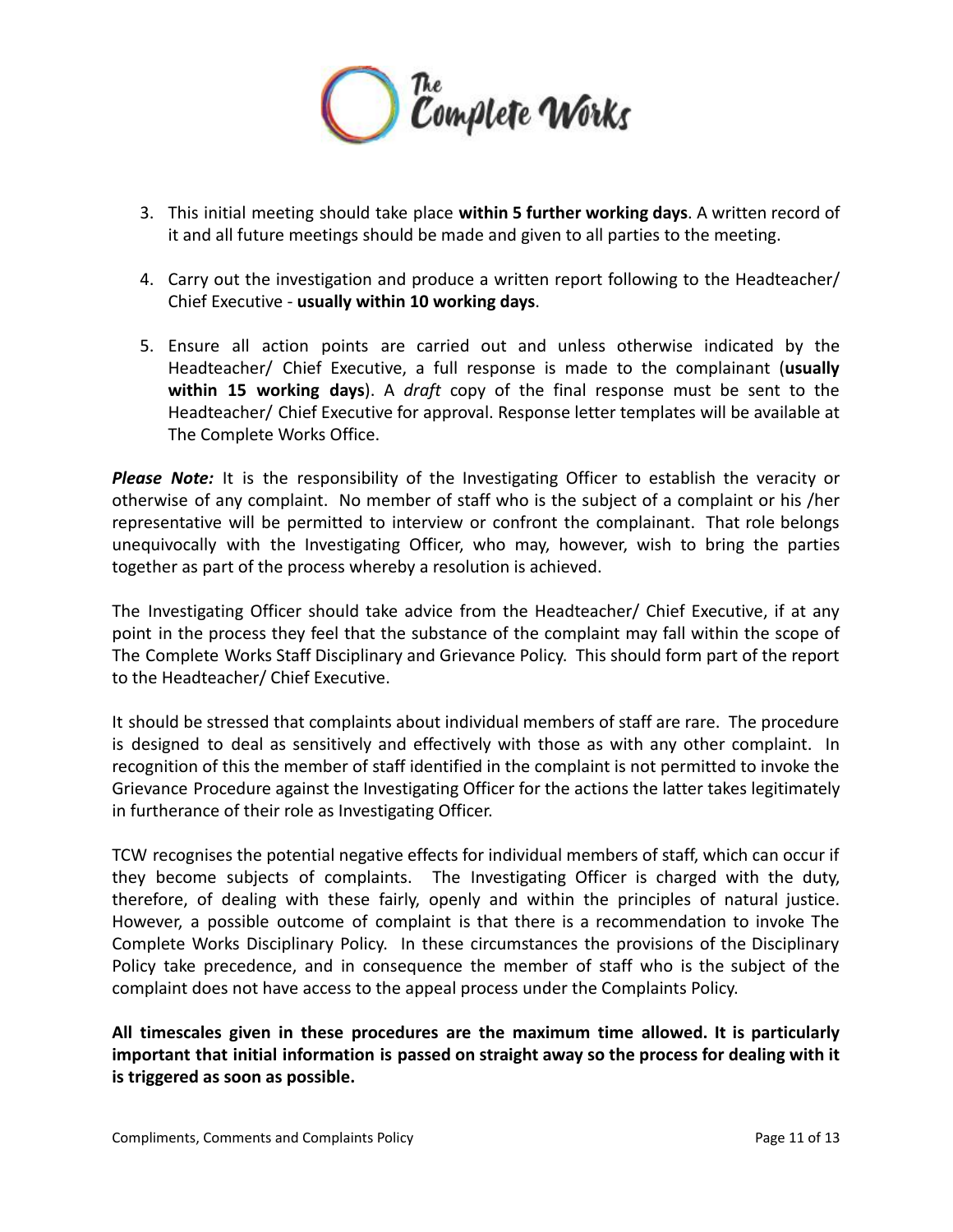

#### **APPENDIX B**

#### **PROCEDURE FOR THE TRUSTEES' COMPLAINTS APPEAL PANEL.**

#### **1.0 INTRODUCTION**

It is the Board's policy that, as far as possible, complaints will be handled by TCW management, within The Complete Works. Any complainant has the right of appeal to the Headteacher/ Chief Executive under the provisions of paragraph 3.3.1. The Trustees Appeal Panel will meet only in circumstances where the Headteacher/ Chief Executive has been unable to resolve a complaint, at the first appeal stage, and the complainant has invoked the right to appeal to the Trustee's under TCW complaints policy

The Panel shall have full delegated powers to determine the Appeal.

#### **2.0 COMPOSITION OF THE PANEL**

The Panel will comprise of three members of the Board of Trustees (excluding the Headteacher/ Chief Executive and the staff and service users Trustees) nominated by the Chair of Trustees

The Clerk to the Trustees (or another suitable person nominated by the clerk) shall act as Clerk to the Appeal Panel.

The Panel may have an adviser in attendance should they consider this to be appropriate.

#### **3.0 BEFORE THE HEARING**

At least ten working days before the hearing, the complainant will be notified of the time and venue of the hearing. At the same time he/she will be provided with a copy of any written statement (usually the Headteacher/ Chief Executive's report of the first stage appeal) or other documents to be considered by the Panel (unless such documents have already been provided).

This notification will invite the complainant to:

- Attend the hearing (accompanied, if he/she wishes, by a representative;
- Submit any relevant written documents for consideration by the. panel; (to be received by the Chair of the Appeal Committee at least 3 working days before the appeal hearing)
- Call witnesses

#### **4.0 ORDER OF THE BUSINESS**